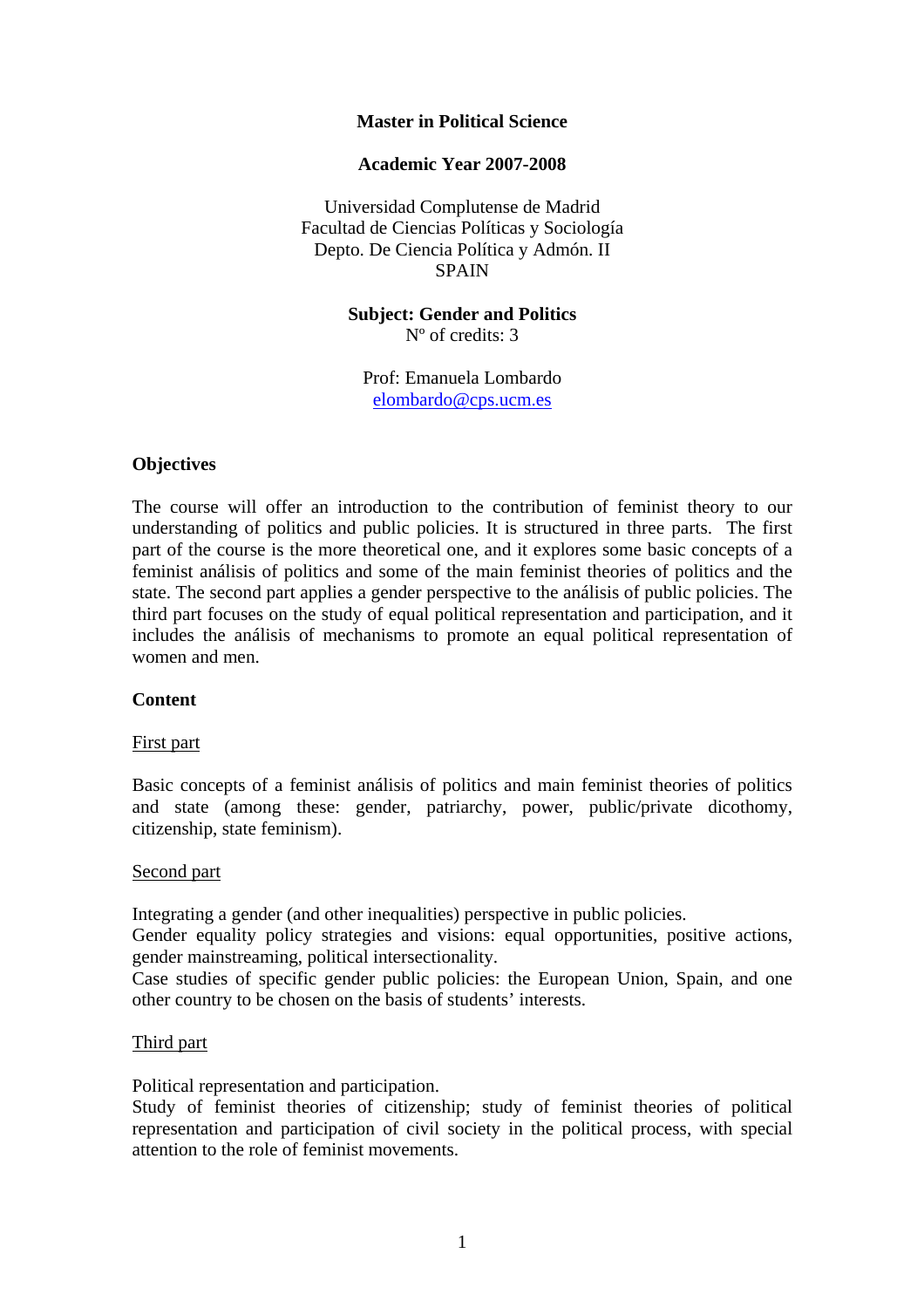Analysis of the mechanisms to promote an equal political representation of women and men (e.g. quotas). Analysis of specific case studies to be agreed with students.

# **Skills and competence**

The course is aimed at making students familiar with skills and tools that are characteristics of master courses. It will promote analytical capacities, critical reasoning applied to the object of study, gender equality in politics, critical reading and discussion of texts, developing a gender perspective on the study of politics. Knowledge of written English is required.

# **Methodology**

The methodology of the course includes students' discussion of issues on the basis of the recommended readings (that will be weekly assigned) and the presentation of issues on the part of the teacher. Students' participation is promoted through work in groups, debates, individual oral presentations and written papers.

# **Bibliography**

Astelarra J (2005) *Veinte años de Políticas de Igualdad.* Madrid: Cátedra.

Astelarra, Judith comp (1990) Participación política de las mujeres. CIS 109. Madrid: Siglo XXI.

Bacchi, Carol (1999) *Women, policy and politics. The construction of policy problems*. London: Sage.

Bacchi, Carol (1996) *The Politics of Affirmative Action*. London: Sage.

Barnett Donaghy, Tanya (2003) 'Mainstreaming: Northern Ireland Participativedemocratic Approach', Ponencia presentada en el Centre for the Advancement of Women in politics, School of Politics, Queen's University Belfast, Febrero. <http://www.qub.ac.uk/cawp/research/mainstreaming.PDF>

Beltrán, E. y V. Maquieira: Feminismos. Debates teóricos contemporáneos. Alianza Ed. 2001.

Bustelo, María y Emanuela Lombardo eds. (2007). *Políticas de igualdad en España y en Europ*a. Madrid: Catedra.

Bustelo Maria (2004). *La evaluación de las políticas de género en España*. Madrid: La Catarata.

Bustelo, Maria y Candice Ortbals (2007) The Evolution of Spanish State Feminism. A Fragmented Landscape in Outshoorn, Joyce y Johanna Kantola eds. (2007) *Changing State Feminism*. Houndmills: Palgrave.

Chappel, Louise 'Feminist interventions in the state: a comparison of Australia, Canada and the United Kingdom', APSA 2000, Washington D.C.

Connell, Robert (2002) *Gender*. Cambridge: Polity Press.

Consejo de Europa. (1999). *Mainstreaming de género. Marco conceptual, metodología y presentación de "buenas prácticas". Informe final de las actividades del Grupo de especialistas en mainstreaming (EG-S-MS)*, (versión español e inglés), Instituto de la Mujer, Ministerio de Trabajo y Asuntos Sociales, Serie documentos, número 28, Madrid.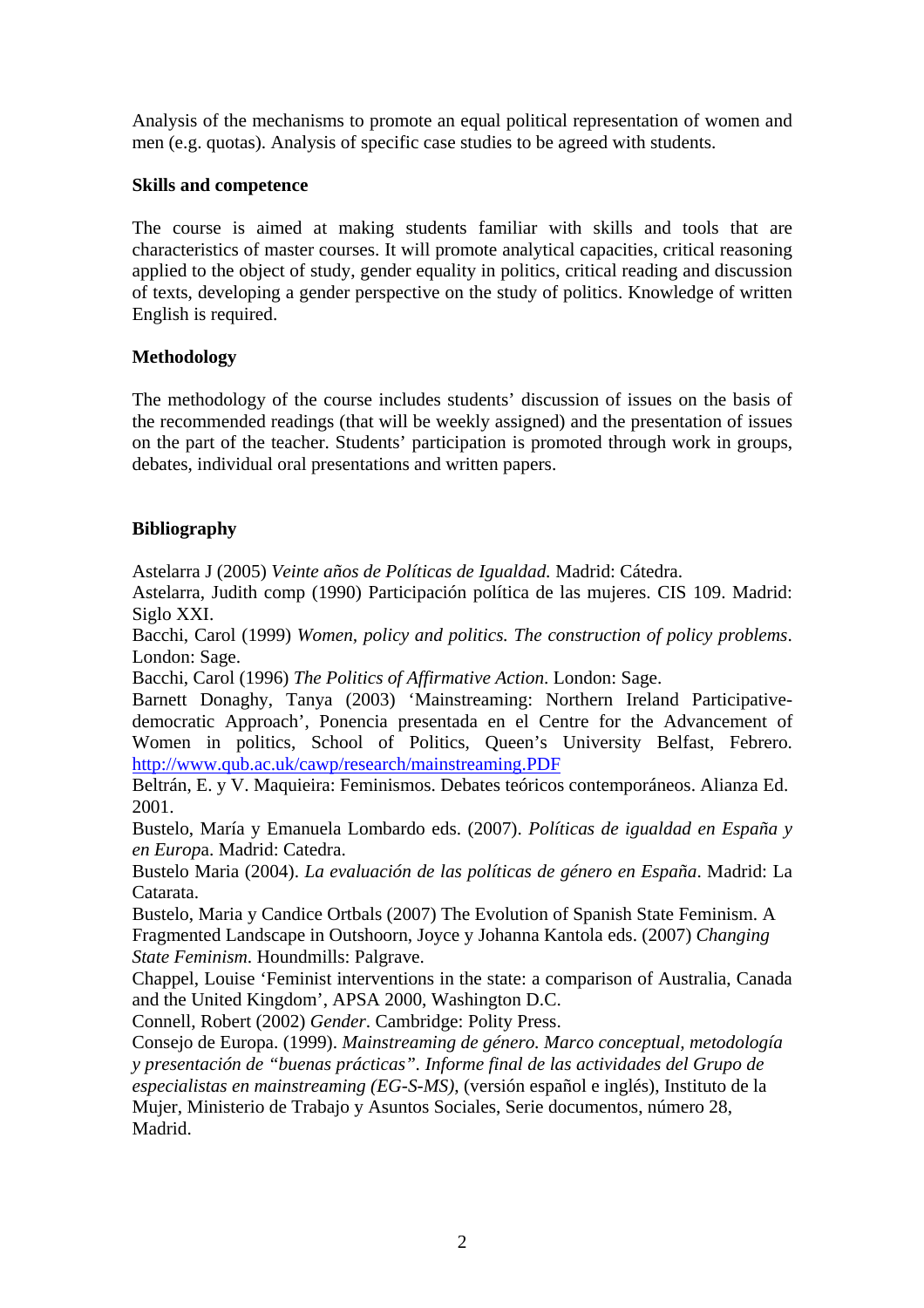Crenshaw Kimberlé Williams "Demarginalising the Intersection of Race and Sex: A Black Feminist Critique of Antidiscrimination Doctrine, Feminist Theory and Antiracist Politics". University of Chicago Legal Forum (1989): 139-167.

Dahlerup, Drude (2006) *Women, Quotas and Politics* (ed), Routledge, Taylor & Francis Group, 2006.

Elizondo, Arantxa y Eva Hernández (2005). "Luces y sombras del papel político de las mujeres en la Comunidad Autónoma del País Vasco", ponencia presentada en el VII Congreso de AECPA, Madrid, 21-23 Septiembre.

Galligan, Ivonne y Manon Tremblay. *Sharing Power. Women, Parliament, Democracy*. Aldershot: Ashgate.

García Inda, Andrés y Emanuela Lombardo (2002) *Género y Derechos Humanos*. Zaragoza: Mira Editores.

Gil Ruiz, J. M. (1996) Las Políticas de Igualdad en España: Avances y Retrocesos, Universidad de Granada, Granada.

Hobson, Barbara ed (2003) *Recognition Struggles and Social Movements*. New York: Cambridge University Press.

Hoskyns, Catherine (1996) *Integrating Gender. Women, Law and Politics*. Verso: London.

Jones, K.B. y A. Jónasdóttir: The political interest of gender. Sage Publ. 1988.

Kantola, Johanna. (2006) *Feminist Theorize the State*. Houndmills: Palgrave.

Kymclicka, Will. (1995) *Filosofía política contemporánea*. Barcelona: Ariel.

Instituto de la Mujer. Acciones Positivas en el campo de la igualdad entre hombres y mujeres. Serie Documentos n. 35.

Lerner, G. (1990) La creación del Patriarcado. Ed. Crítica.

Lombardo E (2004) La europeización de la política española de igualdad de género. Valencia: Tirant Lo Blanch.

Lombardo, Emanuela (2003) 'EU Gender Policy: Trapped in the 'Wollstonecraft Dilemma'?' *The European Journal of Women's Studies*, 10, 2, 59-180.

Lombardo, Emanuela (2006) Mainstreaming , evaluación de imapcto y presupuesto de género: conceptos y criterios en Maria de la Fuente y Laia Ortiz eds. Los Presupuestos con perspectiva de género en los gobiernos locales, Barcelona: ICPS.

Lovenduski, Joni ed (2005) State Feminism and Political Representation. Cambridge: Cambridge University Press.

Lovenduski, Joni. *Feminizing Politics*. Cambridge: Polity, 2005.

Mackinnon, Catharine (1995) *Hacia una teoría feminista del Estado*. Madrid: Instituto de la Mujer.

Marx Ferree y Aili Mari Tripp eds Global Feminism: Transnational Women's Activism, Organizing, and Human Rights. NY: NY University Press, 2006.

Mateo, Mercedes (2005) *Representing women? Female Legislators in West European Parliaments*. Essex: ECPR.

Mazur, Amy. *Theorizing Feminist Policy.* Oxford: Oxford University Press, 2002. Millet, Kate (1995) *Política Sexual*. Ed. Cátedra, col. Feminismos.

Molina, C. (2003) Género y poder desde sus metáforas. Apuntes para una topografía del patriarcado. En S. Tubert: Del sexo al género. Ed. Cátedra. Col. Feminismos, Cap. 4. Págs. 123-159.

Mouffe Chantal (1999): El retorno de lo político. Ed. Paidós, 1999. cap. 5. Págs. 107- 126.

Okin, Susan Moller. "Gender, the Public and the Private" . In *Political Theory Today*. Cambridge: Polity Press, 1991.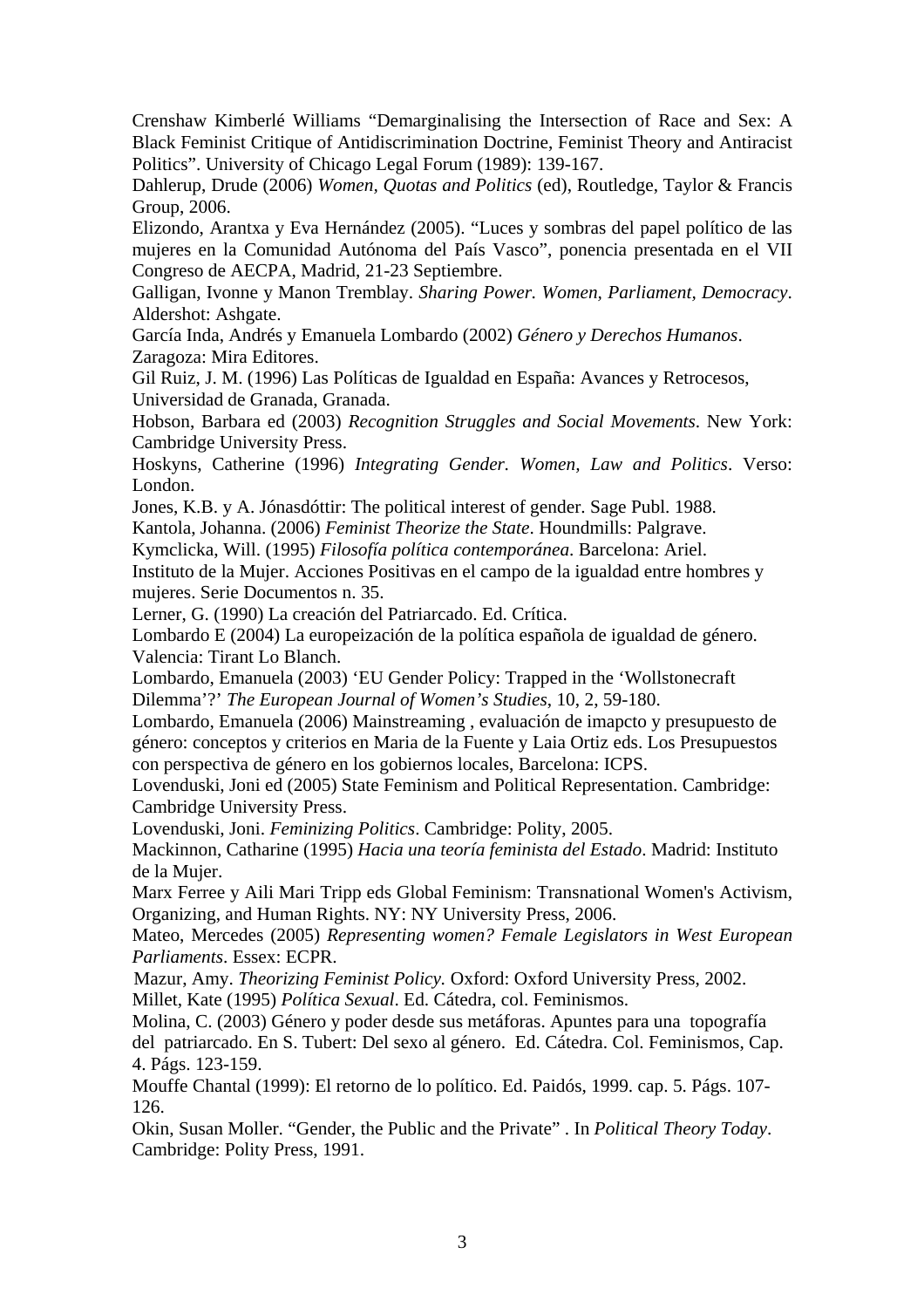Orloff, Ann 'Gender in the Welfare State', *Annual Review of Sociology*, vol. 22 1996, pp 51-78.

Ortega, M. Sánchez, C. y Valiente, C. (eds.) (1999).*Género y Ciudadanía. Revisiones desde el ámbito privado*. Madrid: Ediciones de la Universidad Autónoma de Madrid Osuna, J.L, Cirera, A. Y Vélez, C. (2000). *Guía de evaluación de políticas públicas*. Sevilla: Instituto de Desarrollo Regional.

Otero García-Castrillón, Carmen (2002) 'Igualdad, género y medidas de accióndiscriminación positiva en la política social comunitaria', *Revista de Derecho Comunitario Europeo*, 12(6) mayo/agosto: 501-502.

Outshoorn, Joyce y Johanna Kantola eds. (2007) *Changing State Feminism*. Houndmills: Palgrave.

Pateman, Carol (1995) El Contrato Sexual. Ed. Anthropos.

Pateman, Carole. "Feminist Critiques of the Public/Private Dichotomy". In *Feminism and Equality*. Oxford: Blackwell, 1987.

Pérez del Río, Teresa (1999) *Mujer e igualdad: estudio en materia social y laboral*, Sevilla: Instituto Andaluz de la Mujer.

Phillips, Anne, ed. *Feminism and Politics*. Oxford: Oxford University Press, 1998.

Phillips, Anne. La política de la presencia: La reforma de la representación política. En S. García y S. Lukes: Ciudadanía: justicia social, identidad y participación. Siglo XXI, Eds. 1999.

Phillips, Anne. "Recognition and the Struggle for Political Voice". In *Recognition Struggles and Social Movements*. Cambridge: Cambridge University Press, 2003.

Rossilli, Mariagrazia (ed.) (2001). *Políticas de género en la Unión Europea.* Madrid: Narcea.

Rubio, Ana (1997) *Feminismo y ciudadanía*. Sevilla: Instituto Andaluz de la Mujer. Scott, Joan 2005. *Parité. Sexual Equality and the Crisis of French Universalism.* Chicago: University of Chicago Press.

Scott, Joan (1990) El género: una categoría útil para el análisis histórico. En J. Amelang y M. Nash (Eds.): Historia y Género: Las mujeres en la Europa Moderna

y Contemporánea. Ed. Alfons el Magnànim. Pags. 23-56.

Sensat y Varella. (1998). «Las políticas dirigidas a las mujeres: la acción pública para la igualdad entre los sexos», en Ricard Gomá y Joan Subirats (eds.), *Políticas públicas en España: contenidos, redes de actores y niveles de gobierno*. Barcelona: Ariel.

Sevilla, Julia (2004) Mujeres y ciudadanía: la democracia paritaria. IUED-Univ. De Valencia (Págs. 43-72).

Squires, Judith (1999) Gender in Political Theory. Cambridge: Polito Press.

Squires, Judith (2007) The New Politics of Gender Equality. Houndmills: Palgrave. Stetson, Dorothy McBride and Amy Mazur, eds.. *Comparative State Feminism*. Newbury Park, CA: Sage, 1995.

Stratigaki, Maria (2005) 'Gender Mainstreaming vs Positive Action: An on-going Conflict in EU Gender Equality Policy', *European Journal of Women's Studies* 12(2): 165-86.

Uriarte, Edurne, y Arantxa Elizondo eds.(1997) *Mujeres en política*. Barcelona: Ariel. Valiente Fernández, C. (1996) 'El feminismo institucional en España: el Instituto de la Mujer, 1983-1994'*, Revista Internacional de Sociología*, n. 13, 1996, pp. 163-204.

Valiente, Celia (2005b) 'The women's movement, gender equality agencies and centralstate debates on political representation in Spain' in Joni Lovenduski (ed.) *State Feminism and Political Representation* (Cambridge: Cambridge University Press) pp. 174-194.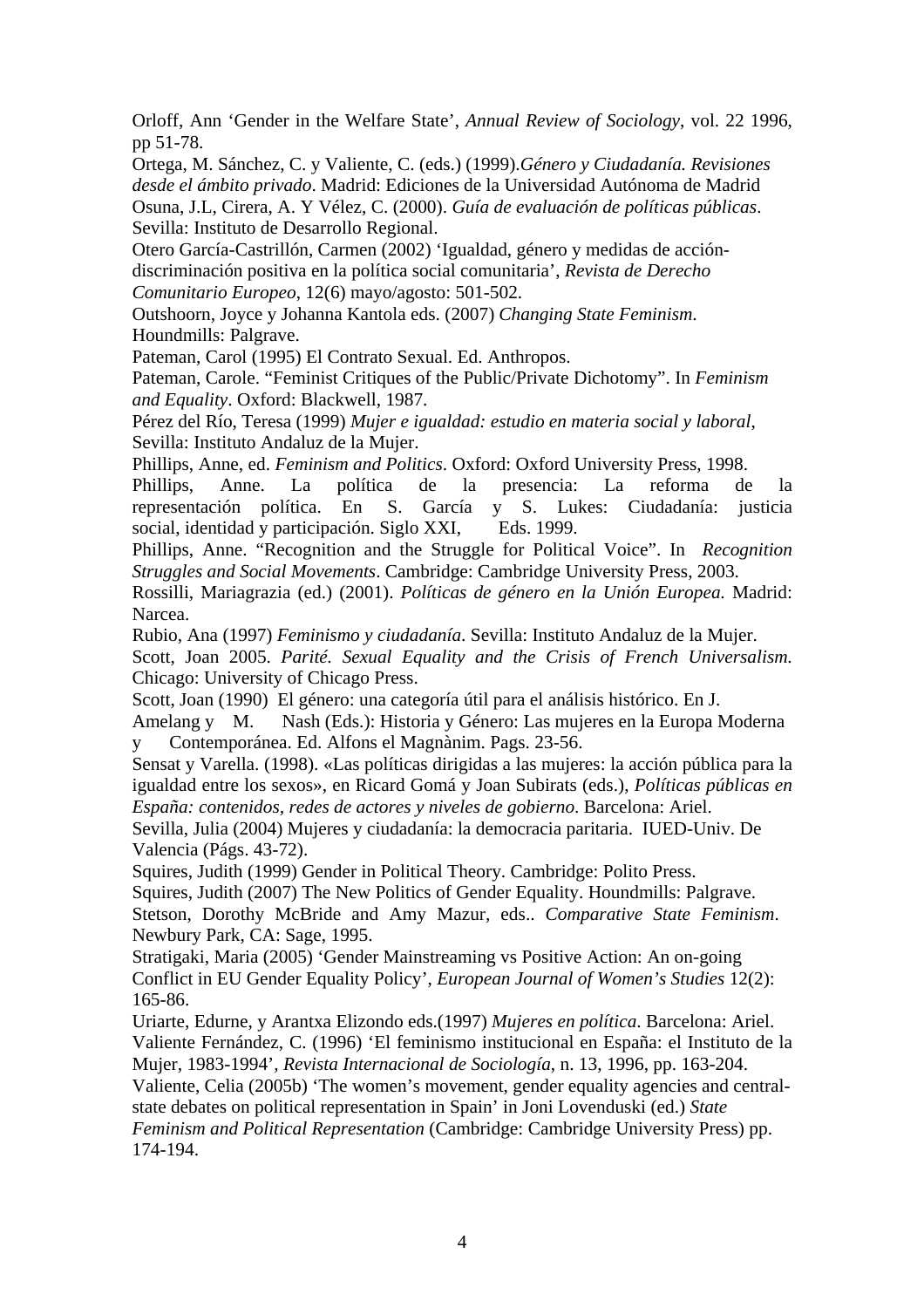Valiente, Celia (1998) 'Feminismo de Estado en los Ayuntamientos de la Comunidad Autónoma de Madrid', *Gestión y Análisis de Políticas Públicas*, 13-14, 181-97.

Van der Vleuten, Anna (2007) *The Price of Gender Equality. Member States and Governance in the European Union*. Aldershot: Ashgate.

Verloo, Mieke ed. (2007) *Múltiple Meanings of Gender Equality. A Critical Frame Analysis of Gender Policies in Europe*. Budapest: CEU.

Verloo, Mieke (2005) 'Reflections on the concept and practice of the Council of Europe approach to gender mainstreaming', *Social Politics*, 12(3) Fall, pp. 344-365.

Verloo, Mieke."Multiple Inequalities, Intersectionality and the European Union". *European Journal of Women's Studies* 13( 3 2006): 211-228.

Verloo, Mieke y Emanuela Lombardo (2007) Contested gender equality and policy variety in Europe: introducing a Critical Frame Analysis Approach, en Verloo, Mieke ed. (2007) *Múltiple Meanings of Gender Equality. A Critical Frame Analysis of Gender Policies in Europe*. Budapest: CEU.

Vogel Ursula. "Is Citizenship Gender-Specific?". In *The Frontiers of Citizenship*. Basingstoke: Macmillan, 1991.

Walby, Sylvia (1990) *Theorizing Patriarchy*. Oxford: Blackwell.

Walby, Sylvia (2005) 'Gender mainstreaming: Productive tensions in theory and practice', *Social Politics* 12(3): 321-343.

Young, Marion Iris.*Justice and the Politics of Difference*. Princeton: Princeton University Press, 1990.

# **Links to international European and Spanish equality agencies:**

Naciones Unidas y Mujer<http://www.unifem.undp.org/> Unión Europea e Igualdad de Género [http://ec.europa.eu/employment\\_social/gender\\_equality/index\\_en.html](http://ec.europa.eu/employment_social/gender_equality/index_en.html)  Secretaría General de Igualdad<http://www.mtas.es/igualdad/index.htm> Instituto de la Mujer<http://www.mtas.es/igualdad/index.htm>

# **Links to research project and groups on gender and politics:**

Proyecto Europeo QUING (Quality in Gender Equality Policies) sobre políticas de igualdad en los 27 países de la Unión Europea + Turquía + Croacia + UE (6º Programa Marco Comisión Europea) [http://www.quing.eu](http://www.quing.eu/) Proyecto Europeo MAGEEQ (Mainstreaming Gender Equality in Europe) (5º Programa Marco Comisión Europea) [www.mageeq.net](http://www.mageeq.net/) y [http://www.proyectomageeq.org](http://www.proyectomageeq.org/) Proyecto Europeo FEMCIT sobre Género y Ciudadanía multicultural (6º Programa Marco Comisión Europea) [www.femcit.org](http://www.femcit.org/) Proyecto Europeo EQUAPOL sobre políticas de igualdad y mainstreaming (5º Programa Marco Comisión Europea) [www.equapol.gr](http://www.equapol.gr/) ECPR Standing Group on Gender and Politics [www.essex.ac.uk/ecpr/standinggroups/women/index.htm](http://www.essex.ac.uk/ecpr/standinggroups/women/index.htm) 

# **Links to database on women's political representation:**

Database of the Inter Parliamentary Union on women and politics: [www.ipu.org/wmn-e/world.htm](http://www.ipu.org/wmn-e/world.htm) European Database of women and men in decision-making: [http://ec.europa.eu/employment\\_social/women\\_men\\_stats/index\\_en.htm](http://ec.europa.eu/employment_social/women_men_stats/index_en.htm)